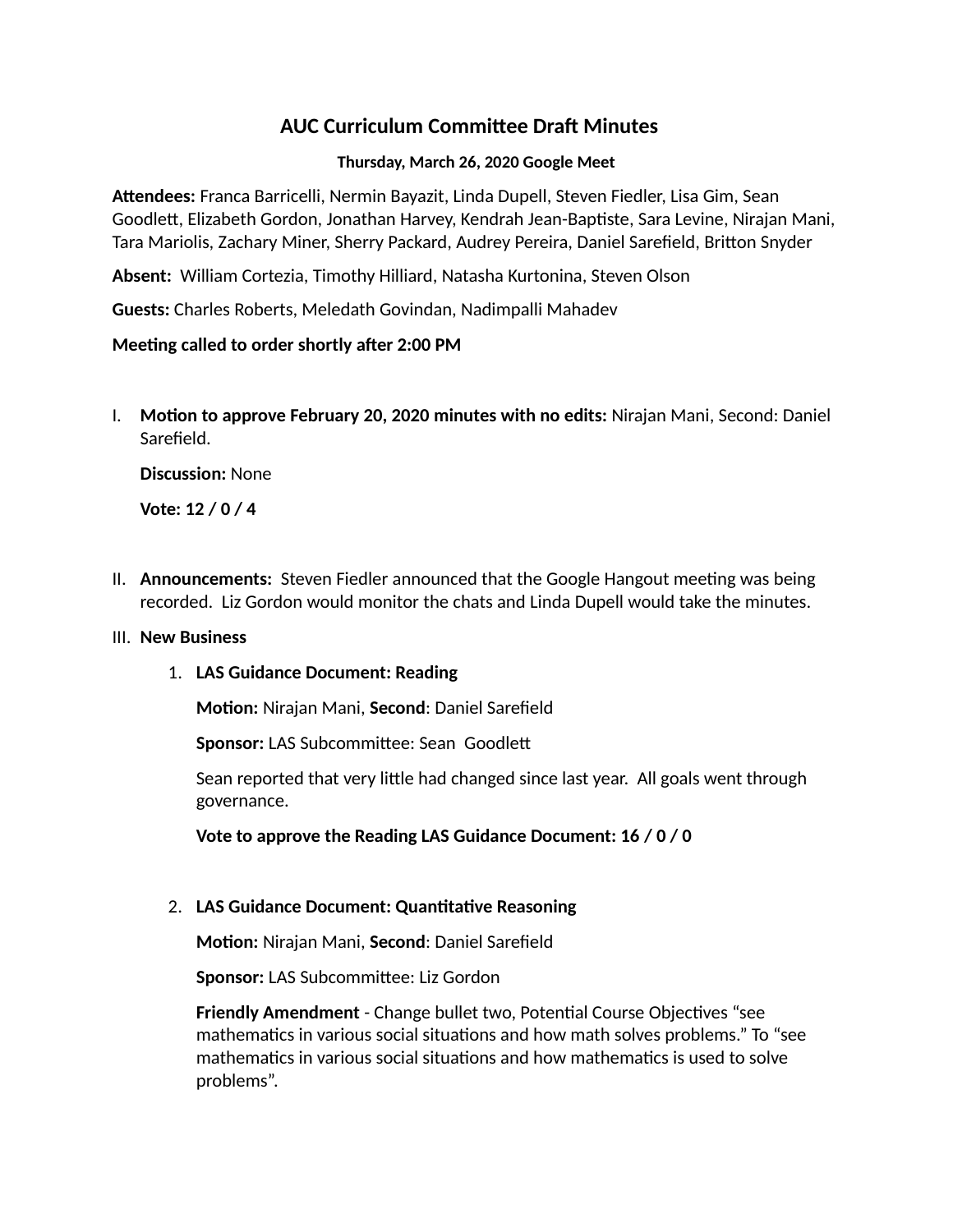**Vote to approve the Quantitative Reasoning LAS Guidance Document: 16 / 0 / 0**

3. **LAS Guidance Document: Information Literacy**

**Motion:** Nirajan Mani, **Second**: Daniel Sarefield

**Sponsor**: LAS Subcommittee, Sean Goodlett

Sean explained that the Library was involved, balancing old standards against the new framework and "what it means to teach to Information Literacy."

**Discussion:** None

**Vote to approve the Information Literacy LAS Guidance Document: 16 / 0 / 0**

4. **LAS Guidance Document: World Languages, Speaking, and Listening**

**Motion:** Nirajan Mani, **Second**: Daniel Sarefield

**Sponsor:** LAS Subcommittee, Daniel Sarefield

Daniel explained that the English and Humanities departments had a hand in making adjustments to this document.

**Discussion:** None

**Vote to approve the World Languages, Speaking, and Listening LAS Guidance Document: 16 / 0 / 0**

- 5. Michael Nosek suggested that we add the remaining LAS Guidance documents until the end of the agenda for the sake of time. Course submissions for the new LAS curriculum are being suspended due to all the change that is happening due to COVID-19.
- 6. **LAS Guidance Document: Civic Learning** Deferred to the end of the meeting, but time ran out. Will add to April  $7<sup>th</sup>$  agenda
- 7. **LAS Guidance Document: Ethical Reasoning** Deferred to the end of the meeting, but time ran out. Will add to April  $7<sup>th</sup>$  agenda
- 8. **LAS Guidance Document: Fine Arts Expression and Analysis**  Deferred to the end of the meeting, but time ran out. Will add to April  $7<sup>th</sup>$  agenda.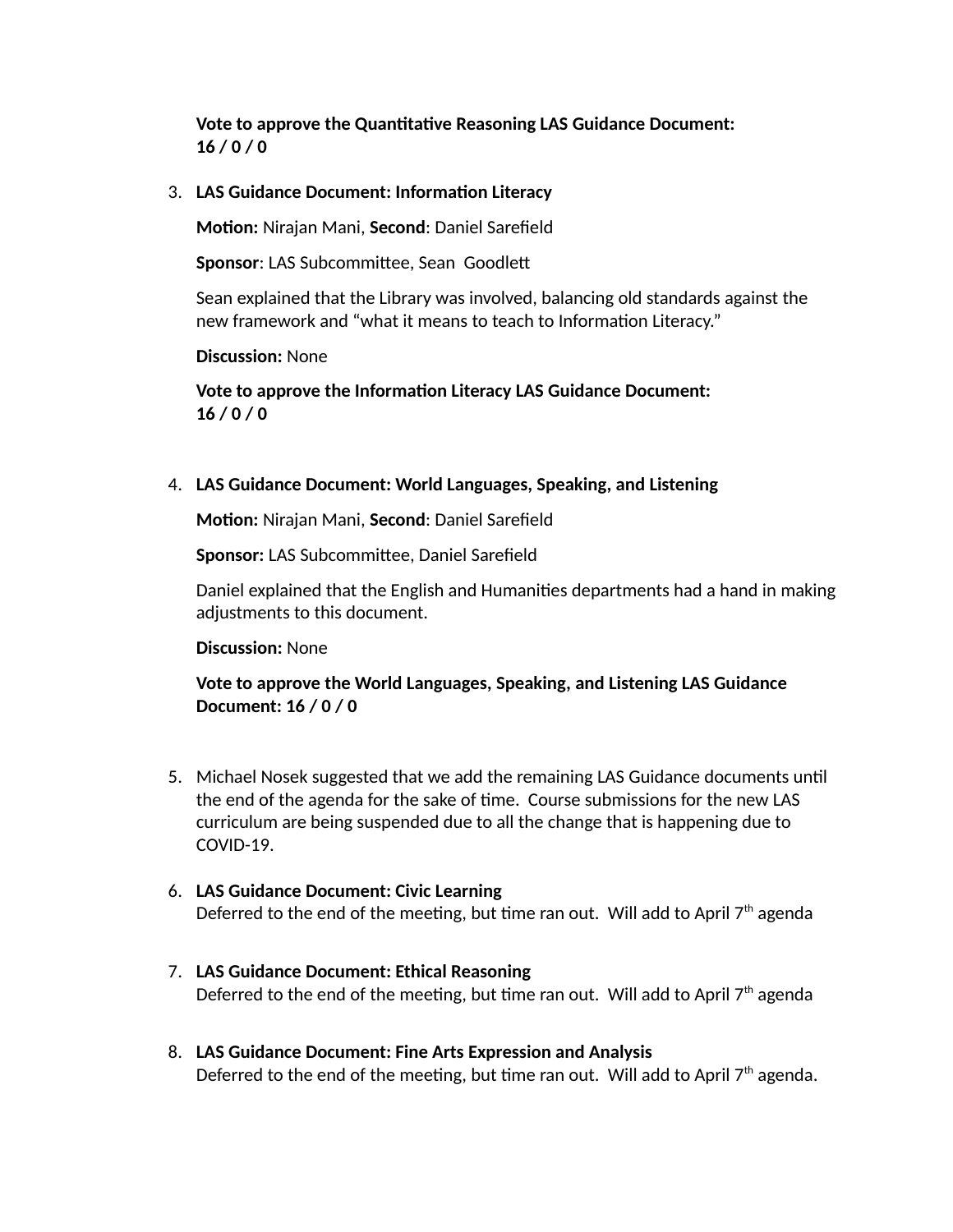9. **Untable AUC #12: Moving Three Courses form Concentrations Into the Core Curriculum of the Applied Science & Technology Program** 

**Sponsor**: Nirajan Mani

**Motion to discuss**: Nirajan Mani, Second: Daniel Sarefield

**Discussion :** Linda Dupell noted that the proposal referred to the Applied Science & Technology major as a BS rather than a BSE. It was noted that proposal AUC #8 called for the major to be changed to a BS. The approval of AUC #12 will depend on the approval of AUC #8.

#### **Friendly Amendment:**

a. (From the sponsor) Change the proposal title:

**From**: *Moving three courses from concentrations into the core curriculum of the Applied Science& Technology program* 

**To**: *Add three courses and remove one course from the core curriculum of the Applied Science & Technology program*

b. (From the sponsor) Section V. Change the proposal summary:

**From**: *The proposal is to move three concentrations courses into the core curriculum of the Applied Science and Technology program.*

**To**: *The proposal is to add three courses: (i) COMG 3XXX Surveying, (ii) COMG 4XXX Construction Law & Legal System, (iii) COMG 4XXX Communication & Transportation Technologies and remove ENGT 1040 Software Applications in Engineering Technology from the core curriculum of the Applied Science and Technology program.* 

c. (From the sponsor) Section VI. Change the parenthetical text **From**: (moving three concentrations courses into the core curriculum)

> **To**: (*adding three courses and removing one course from the core curriculum)*

d. (From the sponsor) Change COMG to CMGT designation throughout the proposal

**Vote to recommend approval of AUC #12 with Friendly Amendments: 16 / 0 / 0**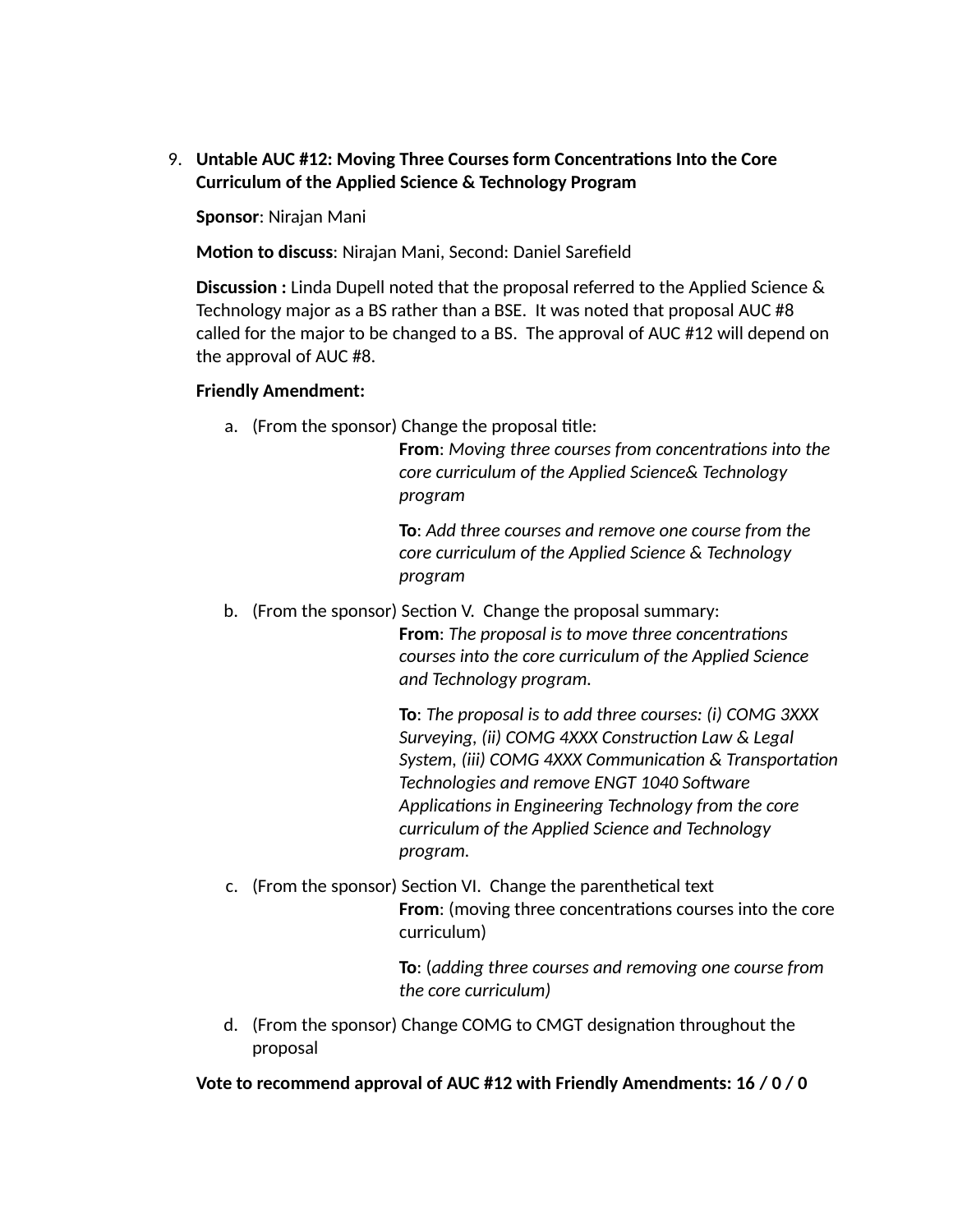#### 10. **AUC #13 - Remove Courses From the Program Curriculum**

**Sponsor**: Nirajan Mani

**Motion:** Nirajan Mani, **Second**: Daniel Sarefield

*Discussion: None*

*Friendly Amendment:* (From the sponsor) Change COMG to CMGT designation throughout the proposal

**Vote to recommend approval of AUC #13 with Friendly Amendments: 16 / 0 / 0**

#### 11. **AUC #38 - Change Pre-Requisites to COMM 3740, Compositing and Visual Effects**

**Sponsor:** Charles Roberts

#### **Motion: Nirajan Mani, Second: Daniel Sarefield**

**Discussion:** Charles explained that since the coursework involves both digital and physical special effects content, students with either expertise will be able to gain experience in the other skillsets organically through in-class coverage as well as outof-class group assignments. Students without one or the other would be unable to engage in a significant way to either area of the course content and would likely be relying on their colleagues in the group assignments.

A member asked if this meant that there would be additional credits needed for the degree. Charles said that there would be no additional credits needed.

**Vote to recommend approval of AUC #38: 16 / 0 / 0**

#### 12. **AUC #39 - Eliminate Computer Science Requirement for Human Services Majors**

**Sponsor**: Lynne Kellner

**Motion:** Nirajan Mani, **Second**: Daniel Sarefield

**Discussion:** The sponsor mentioned that this proposal had been discussed with the Computer Science department and they had no objection. A member inquired if students in the program would continue to receive instruction in database usage. The sponsor responded that in research and other methods students would receive exposure to relational databases.

# **Vote to recommend approval of AUC #12: 15 / 0 / 0**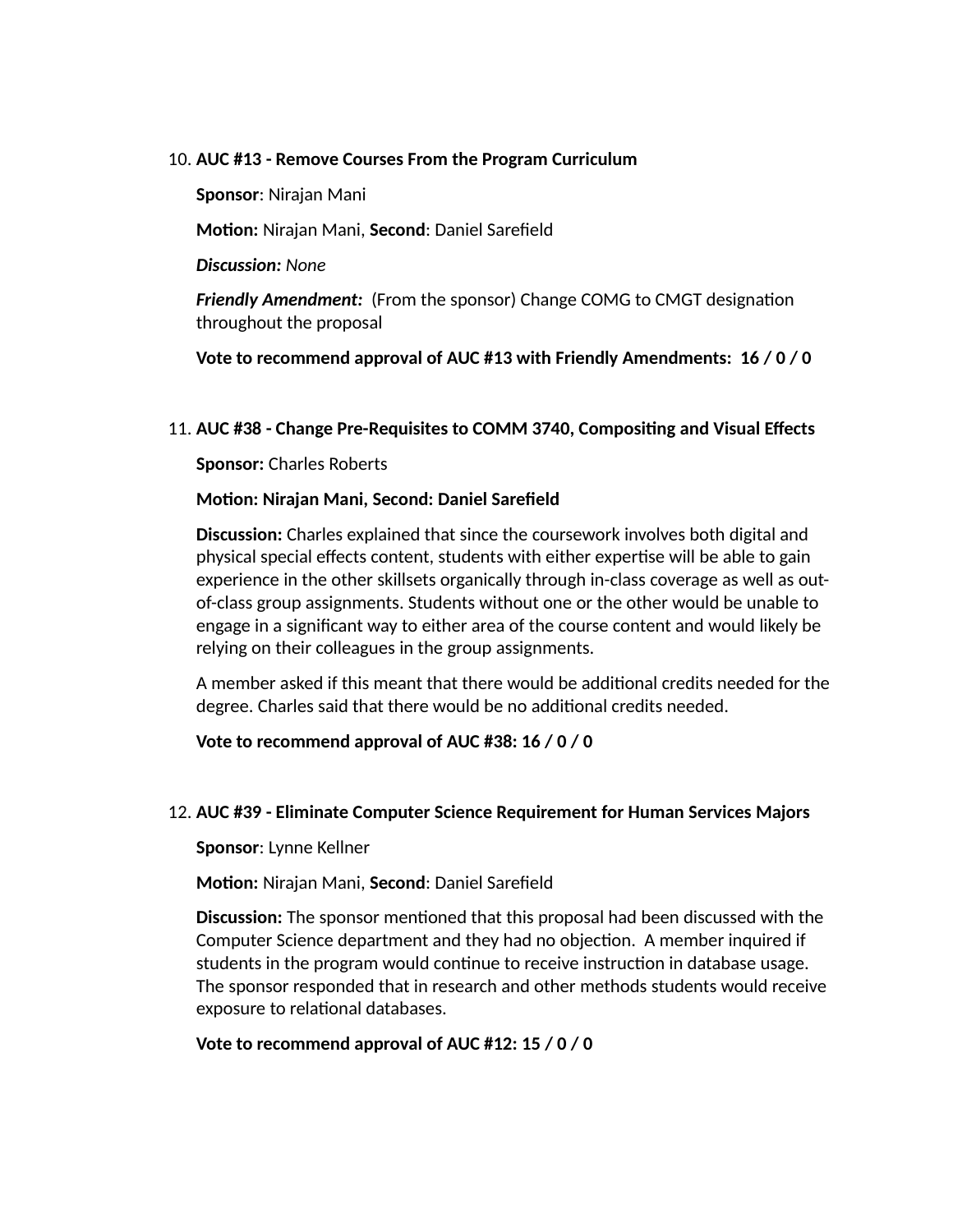#### 13. **AUC #35 - Change in Residency Requirement for Minor**

**Sponsor:** Meledath Govindan

#### **Motion: Nirajan Mani, Second: Daniel Sarefield**

**Discussion:** Multiple members asked if this meant that a student could transfer in and receive the minor credential without having completed any of their minor coursework at Fitchburg State. The answer was yes. A member pointed out that the proposal indicated that all chairs were asked if they approved this proposal (it was directed at all minors). Because all Chairs did not see the proposal, it was suggested for the proposal to be tabled.

**Motion to table AUC #35**: Sean Goodlett, **Second**: Franca Barricelli

**Vote to table AUC #35: 15 / 0 / 0**

## 14. **AUC #24 - Changes to Computer Information Systems Major**

**Sponsor:** Nadimpalli Mahadev

## **Motion: Nirajan Mani, Second: Daniel Sarefield**

**Discussion:** A member pointed out a mistake in the attached for Section VII, that the course name was incorrect for CSC 4102. The sponsor responded that was a moot point as this ethics course will be replaced by Ethics and Impacts of Computing Solutions (AUC #33) which is pending approval.

# **Friendly Amendments**

a. (From the sponsor) Section V, item 5:

**From**: *Repackage the core into CIS core, Business core and Business IS Concentration. A separate proposal for Business IS concentration is also included.* 

**To**: *Repackage the core into CIS core, Business core and a required IS Concentration core. Separate proposals for various IS concentrations are submitted.*

b. Multiple members of the AUC-CC have requested that MATH and ENGL be notified of these changes prior to the proposals being taken up at AUC**.**

# **Vote to recommend approval of AUC #24: 13 / 1 / 1**

At 3:30 quorum was lost and so there was a motion to end the meeting.

# **Next meeting is April 9th at 3:30 p.m.**

**Motion to Adjourn:** Sean Goodlett. Seconded by: Daniel Sarefield